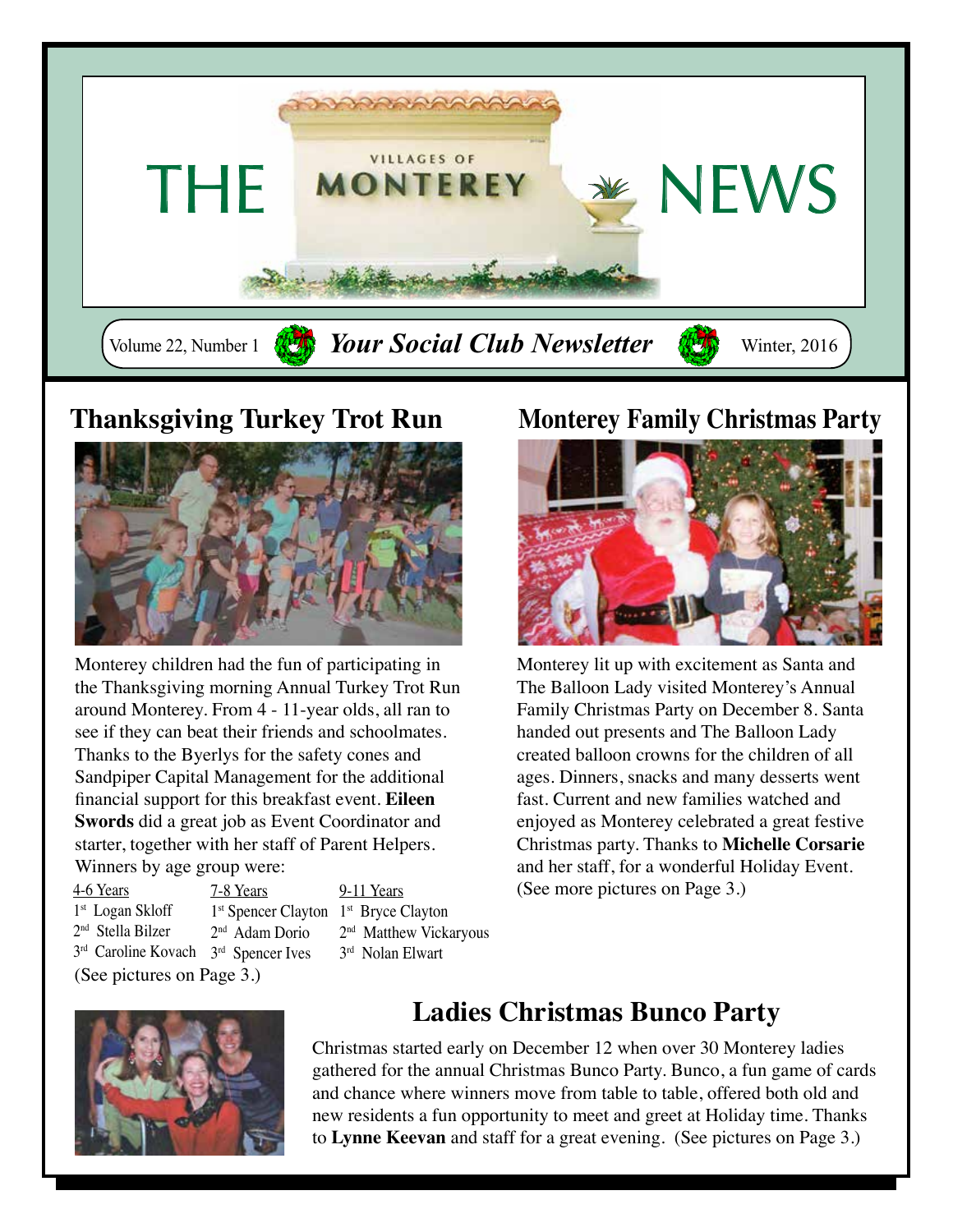#### *Your Social Club Newsletter* **Monterey News Monterey News**





# **Monterey Player in National Championships**



**Brett Clark**, Monterey resident and North Carolina tennis star, made it to the National Indoor Collegiate Championships in New York, before Christmas. Brett and his partner **Robert Kelly**, battled to the Championships before falling to a Texas Tech duo. Clark and Kelly were also Runner-ups in the ITA All-American Championship in Tulsa, in October. Based on Brett's performances, he's earned the #1 in the Nation ranking for Doubles and #43 in Collegiate Singles. Congratulations to Brett and Robert.

# **Naples Women Capture National Title**

The Naples Women's USTA 55 and over 6.0 Team won the National USTA title in October. The Naples team defeated a team from Seattle 3-0 in the finals after beating a team from La Quinta, California in the Semifinals. Congratulations to this excellent Women's Team.

# **Naples Player Leads in Charlottesville**

**Bjorn Fratangelo**, former Barron Collier player and US Open participant, led in the Charlottesville Men's Pro Challenger. Bjorn made it to the semifinals and was to meet a Swiss Pro, Henri Kaapsenen in the semis. Final results of this Challenger event were not available.

# **Head Pro Competes In World Team Tennis Nationals**

Monterey Head Pro, **John Jerome**, joined the Miami Team for the World Team Tennis "Nationals" in Palm Springs, in November. The Miami team, with a strong contribution from John, came in Third, Nationally. The following week, John returned to Naples to play in the Naples / Ft. Myers Challenge of top pros. He continues to play in his pro age group 50's, is ranked #5 in Florida and #36 Nationally. Lessons are going well in Monterey. If you want to reach John for a lesson time, call him at 941-321-9792 and come out and enjoy our courts.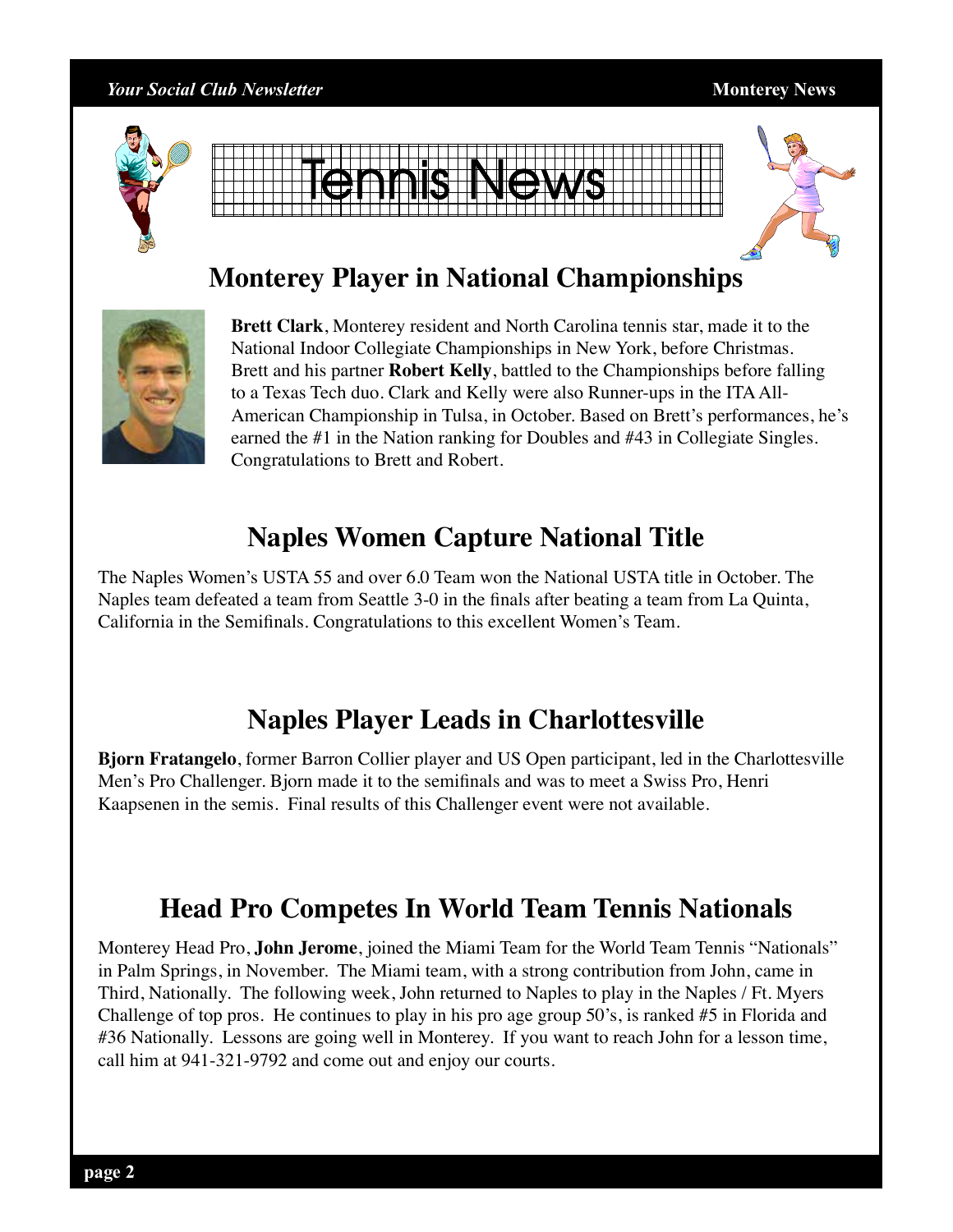### *Your Social Club Newsletter* **Monterey News**

# **~ Monterey Family Christmas Party ~**













# **~ Thanksgiving Turkey Trot ~**









# **~ Ladies Christmas Bunco Party ~**



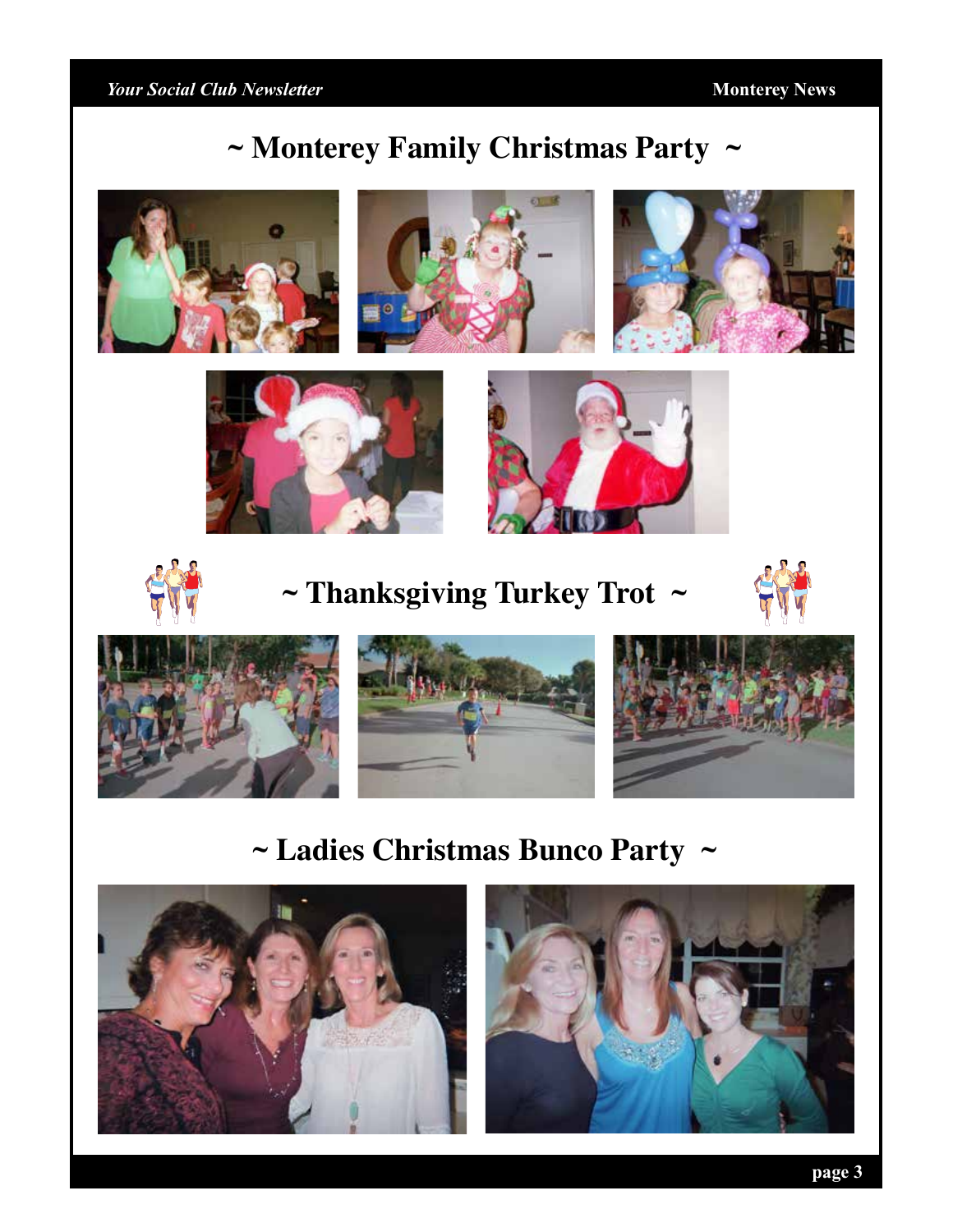### *Your Social Club Newsletter* **Monterey News Monterey News**

## **Monterey Clubhouse Renovation Update**

Since the September 1st and 2nd presentations to the Community, the Master Plan Committee and Master Board have been working diligently to conclude the many aspects of the Clubhouse Renovation plans. The Architectural plans and elevations for the renovation been completed for the site development plan (SDP) submission to Collier County. In January/February, 2016,

the focus will be on the budget and scope clarification process leading to the formal submission to the County for Permit approval. Depending on the time of Permit approval, it is anticipated that construction could be initiated sometime in April, 2016. Examples of overhead views of the Pavilion Area Landscape Concept and Quiet Garden Landscape Concept are below.



Pavilion Area Landscape Concept



Quiet Garden Landscape Concept

# **Monterey Shredding Day**

The Social Committee is sponsoring a Document shedding truck to come to the Clubhouse on Saturday, Feb. 20th from 9-11am. All residents are welcome to bring 3 boxes/bags of documents that are in need of being shredded. We will be asking residents with Even Number homes to come between 9-10am and those with Odd Numbered homes to come between 10-11am. This is to try and alleviate any lines. If you happen to drive by and there is no one waiting, just bring your paper down. Secure Shredding was referred to us by several residents and they are licensed and insured. For more information about them, please visit their website at: www.floridashredding.com or contact **Michele** at: monterysc@gmail.com.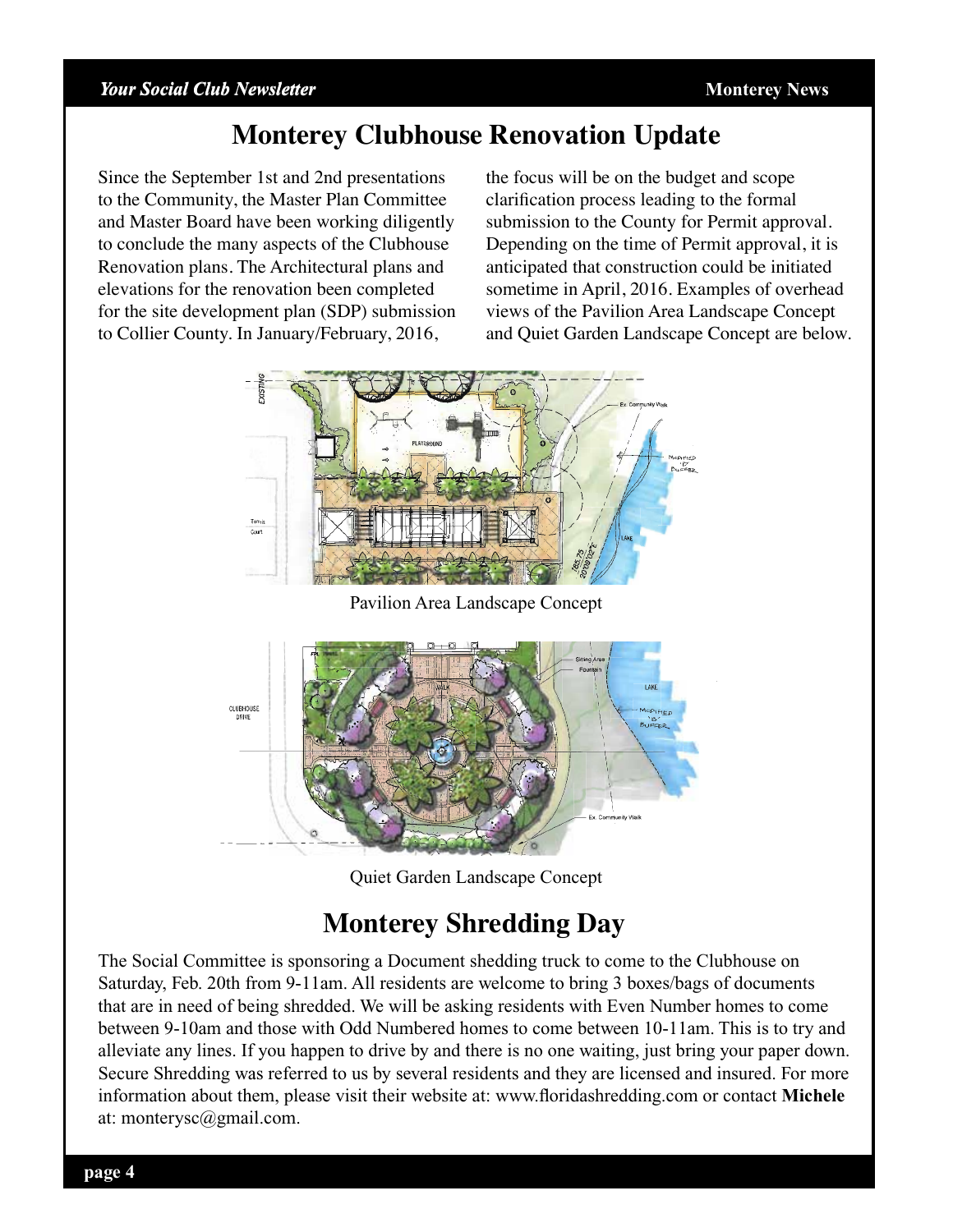#### *Your Social Club Newsletter* **Monterey News**

## **Monterey Family Halloween Party**



## **Monterey Triathlete Wins Major Race**



Monterery's premier Triathlete, **David Brown**, at age 53, found his 2015 racing season to be one of his best, competing in over 20 races. Racing in Michigan during the summer months, he had a major  $1<sup>st</sup>$  place Overall Win in the Cran Hill Ranch Triathlon, in Big Rapids. After trailing in the swim and biking phases, he took the lead in the run phase and made it to the finish line 2 seconds ahead. One week later, in the Muskegan Key 5K, David posted an excellent age group time of 18' 36", which averaged 5' 59" per mile. Congratulations to David for this strong season of racing.

# **Monterey Swimmer Makes "All Area"**

Monterey resident and Community School swimmer, **Jacob Buckheit**, made "All Area" designation, in December. **Paulo Sunyak** and **Wyatt Kellett** also made it for Barron Collier. Barron Girls swimmers making it were: **Abby Garner,** and **Rose Smiddy**. **Emma Feehery** and **Karen Lin** made "All Area" from the Community School. Congratulations to our local winning swimmers.

# **Barron Collier Wins 3A Volleyball District Championship**

This fall, the B.C. Cougars won a tight match against rival Naples High to take the Class 6-A District 12 Title. The win gave B.C. six straight District Titles, with the last three, at Naples expense. B.C. prevailed in a hard-fought 26-24, 25-23, 25-22 victory. Congratulations to the B.C. Team.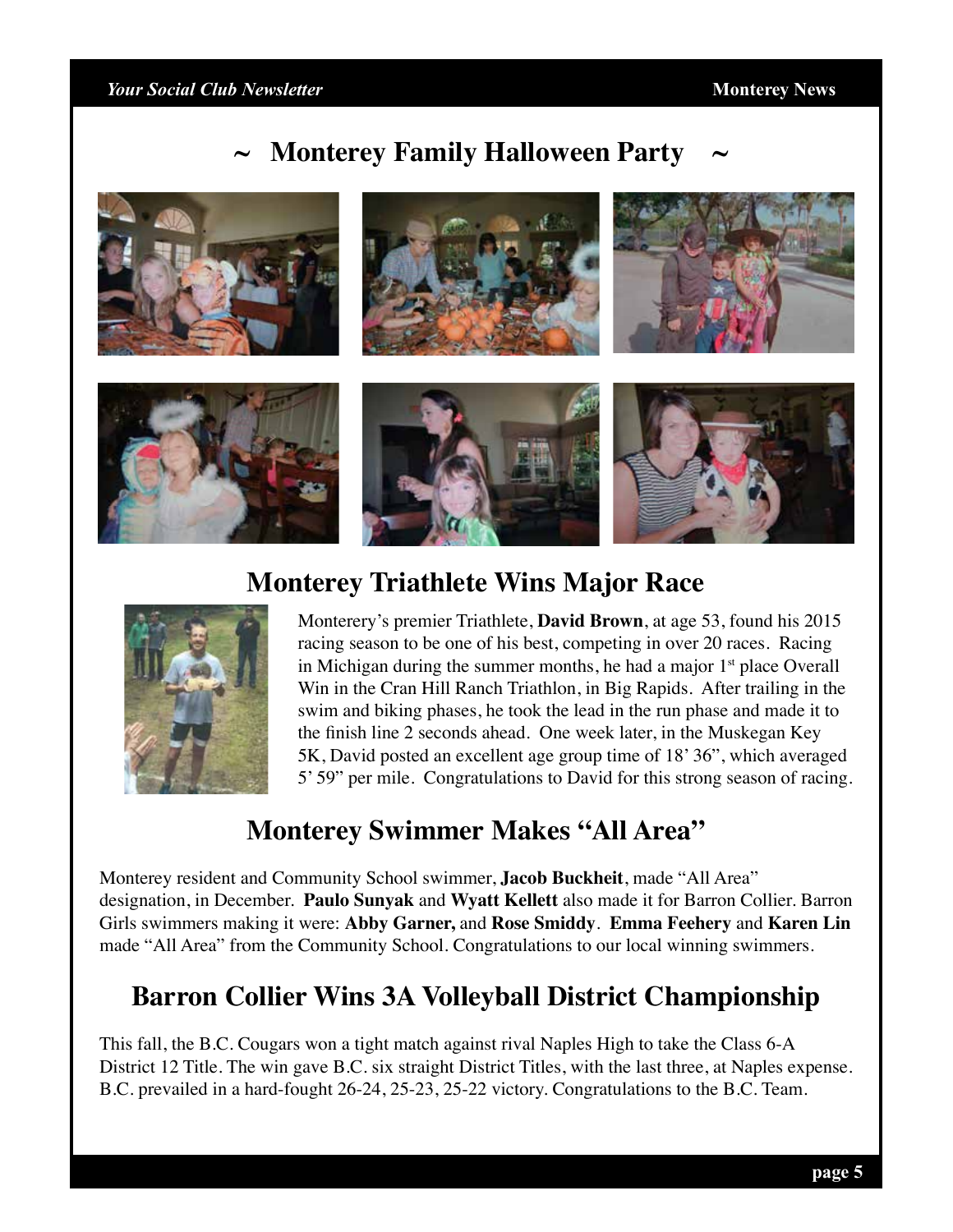# **Monterey Swim Team and Summer Sports Camp**

The following addresses questions some residents have had regarding these two successful 22-year-old Monterey Programs for your children.

Q. Purpose for the MonteRay's Swim Program?

A. The MonteRay's Swim Program was founded and Master Board approved in 1994 as a "Summer developmental, competitive swim program, designed to introduce and instruct the children of the Monterey Community in the skills related to competitive swimming, teamwork, sportsmanship and water safety." (Team Coaches Manual)

Q. When does the Team operate?

A. The Team's season is mid May -- mid August. There are separate practices for: 6 – under, 7-8's, 9-10's, 11-14's, boys and girls, 2 hours total on Monday, Tuesdays, Thursdays, from 4:30 -6:30 pm.

Q. When and where are the Swim Meets?

A. Swim meets are on Saturday mornings, in Season, from 9-11 am at other Paradise Coast Swim Conference team venues (6-8 teams) in Collier County. The first June meet is an intersquad team meet at Monterey.

Q. How successful has the Team been?

A. The Team has won two Gulf Coast Championships; four Swim Florida Division AA Championships; has gone 11 years Undefeated in Dual Meets; garnered 2 recent Second places in the 6 team Paradise Coast Championships for 2014 & 2015.

Q. Are Team Coaches Certified to teach swimming?

A. All coaches (4) are Red Cross or YMCA Certified as well as CPR and First Aid trained. They have had hundreds of hours of swim teaching, safety instruction and competitive collegiate swimming on a local, Regional and National basis.

Q. How has this Program impacted Monterey?

A. The MonteRays Swim Program has been a source of pride for the Community. It has helped attract many families with young children to move to Monterey, while teaching over 1,700 children how to swim, in 22 years. The MonteRays Swim Program has been commended for its overall excellence by Monterey and Naples residents and in articles in the Naples Daily News.

Q. Purpose for the Monterey Summer Sports Camp?

A. The Monterey Summer Sports Camp was started and Board approved in 1994. It is a half day (9-12 am) "Community youth, developmental sports program designed to introduce and instruct Monterey children, ages 4-12, in different sports, crafts, teamwork, sportsmanship, bicycle and water safety." (Camp Manual)

Q. What facilities are used and when?

A. Monterey Campers use Monterey amenities including 1 tennis court, field and pool, 3 hours (9-12 am) per weekday. There are 5 weekly summer only sessions, 3 in June and 2 in August. Weekly campers average 20-25 per session.

Q. Who directs the Monterey Summer Sports Camp?

A. The Camp is led by a Certified teaching Camp Director, Jackie Hoggatt, with extensive Naples High, YMCA, and Monterey sports, coaching and swim experience. She and her staff have successfully run our Camp for the last 6 years of its 22 year history.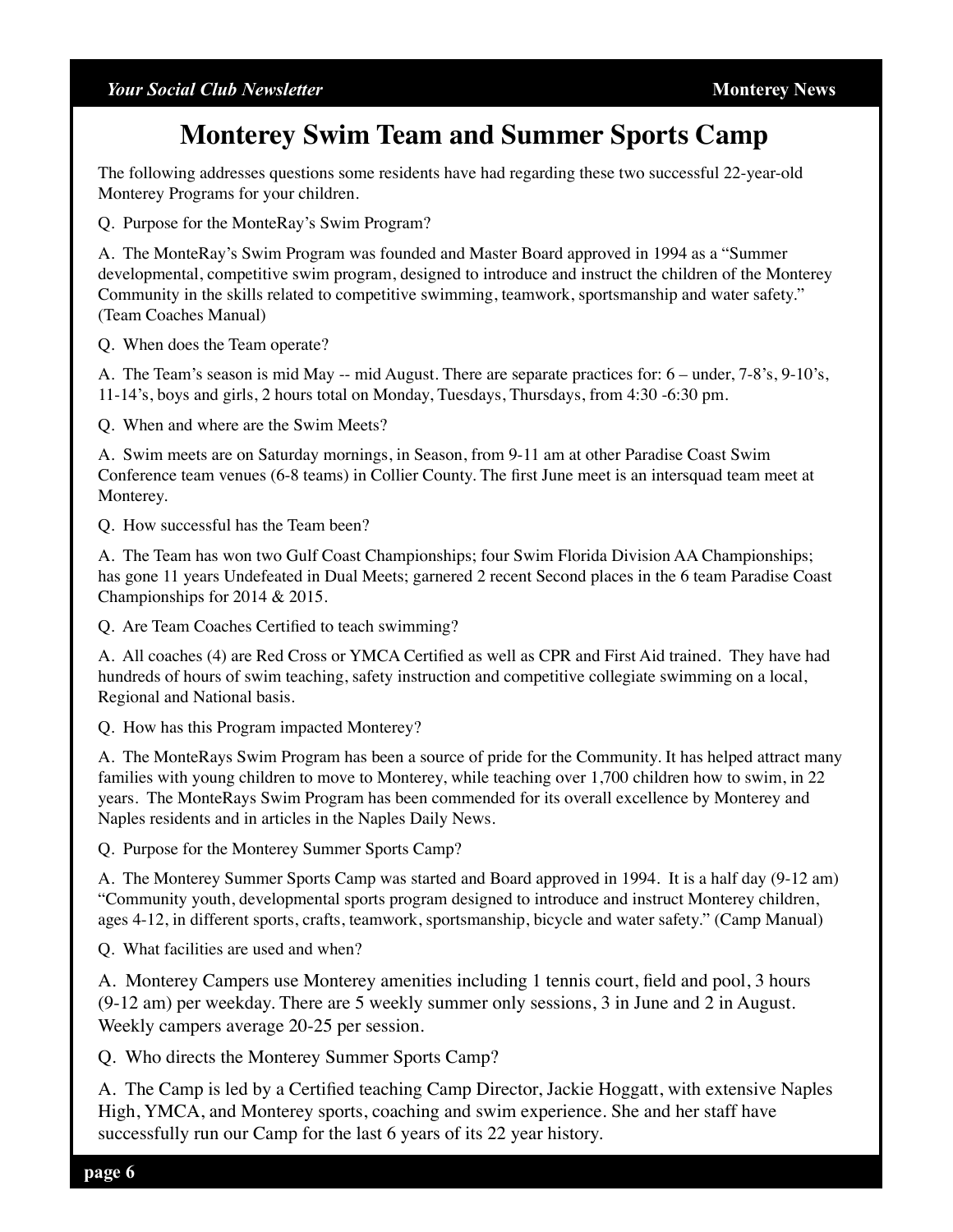# **~ Management And Association Business ~**

Hello Everyone.

Happy New Year! I hope everyone had a wonderful Christmas and their New Year has started off well.

I have a few relevant Monterey items on which I'd like to touch base:

**• Gate Data Input** – If anyone has a Guest they'd like to add on their permanent Guest list, this information needs to be in writing and emailed or mailed to me. If it's a one-time Guest, then a quick phone call to the Guardhouse will work. Just as a reminder, there are two phone numbers. 239-566-7237 is to leave a Message Only and you will not be able to speak to the Guard on duty. 239-631-5654 is to speak to the Guard on duty, if you want to notify them of a guest.

**• Owners who have renters** – If your renters need a transponder, for when they are in Monterey, I need the following three things:

1. Copy of the lease.

2. Permission in writing from the Owner to allow Renters to purchase transponders (Limited time).

3. The Renter is to fill out Gate Data Form and list vehicle information.

-Their transponder will be "deactivated" upon the expiration of the lease. This way we can help to better control who enters our Community.

#### **• Reminders:**

-- Now is a good time to remove your Christmas lights if they're still up. Leaving them up does not count as being proactive for next year. Red and Green lights should be replaced by normal clear bulbs on garage or post lights.

-- Every Association has some sort of A. R. B. Application Process in place that Owners need to follow if they want to make changes to the Exterior of their property. These processes are put in place to help the overall aesthetics of your Community. Please be sure to call or email me if you have any questions. Remember: **When in doubt, fill it out!** A. R. B. Applications are available at the Southwest Property Office. Association A. R. B. Committees will address and approve reasonable exterior changes.

-- Parking on the Street overnight or on Lawns is Prohibited. Please be sure to use your driveway and garage for overnight parking and keep the streets cleared for Community safety.

I hope everyone has a safe New Year! Please feel free to contact me if you have any questions or concerns.

### **If you have any questions, suggestions or problems, please contact me: Mark Williams, Community Manager**

Southwest Property Management, Inc. 1044 Castello Drive, Suite 206, Naples, FL 34103 (239) 261-3440 Ext. 140 Email: MWilliams@swpropmgt.com